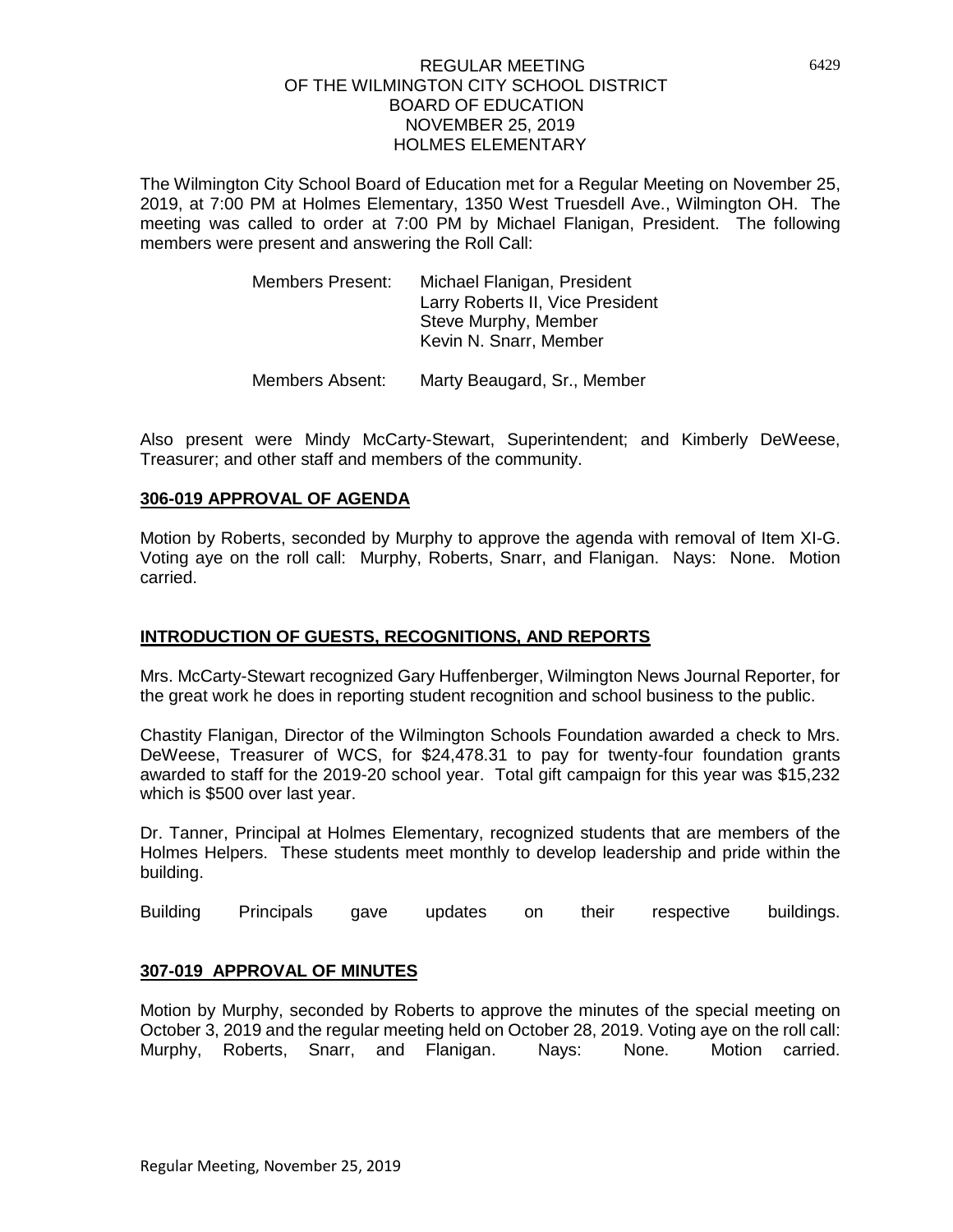## **308-019 APPROVAL OF TREASURER'S FINANCIAL REPORT FOR OCTOBER 2019**

Motion by Murphy seconded by Roberts to approve the Treasurer's Financial Report which provided an update on the District's current financial status. Included in the report were Cash Reconciliation; October 2019 Bill List, Financial Report by Fund, and Appropriation Report.

| <b>FUND</b>                           | <b>ENDING CASH BALANCE</b> |
|---------------------------------------|----------------------------|
| <b>GENERAL FUND</b>                   | 16,119,728.97              |
| <b>BOND RETIREMENT</b>                | 871,824.60                 |
| PERMANENT IMPROVEMENT                 | 51,129.38                  |
| LUNCH ROOM                            | (70,803.60)                |
| PRINCIPALS' FUNDS                     | 111,256.27                 |
| <b>LOCAL GRANTS</b>                   | 43,644.86                  |
| <b>TOURNAMENT FUND</b>                | 0.00                       |
| <b>CLASSROOM FACILITIES (.5 MILL)</b> | 590,706.71                 |
| <b>STUDENT ACTIVITIES</b>             | 110,559.12                 |
| <b>ATHLETICS</b>                      | 46,272.08                  |
| <b>ATHLETICS FUNDRAISERS</b>          | 37,265.00                  |
| STATE AND FEDERAL GRANTS              | 145.835.24                 |
| <b>TOTAL OF ALL FUNDS</b>             | 18.057.418.63              |

Voting aye on the roll call: Murphy, Roberts, Snarr, and Flanigan. Nays: None. Motion carried.

### **309-019 APPROVAL OF FIVE YEAR FORECAST AND ASSUMPTIONS / FY2020**

Motion by Murphy, seconded by Roberts to approve the Five Year Forecast and Assumptions as required by the Ohio Department of Education by November 30, 2019. Voting aye on the roll call: Murphy, Roberts, Snarr, and Flanigan. Nays: None. Motion carried.

### **310-019 APPROVAL OF GRANTS / FY2020**

Motion by Murphy, seconded by Roberts to approve the following grant funds and appropriations received by Wilmington City Schools:

| 499-9020 | <b>BWC Safety Grant</b>         | \$25,581.75 |
|----------|---------------------------------|-------------|
| 536-9020 | <b>Title I Non-Competitive</b>  | \$32,500.00 |
|          | Supplemental School Improvement |             |

Voting aye on the roll call: Murphy, Roberts, Snarr, and Flanigan. Nays: None. Motion carried.

# **311-019 APPROVAL OF AMENDMENTS TO 403(b) PLAN DOCUMENT**

Motion by Murphy, seconded by Roberts to approve the Hardship and Eligibility Amendments to the Wilmington City Schools 403(b) Retirement Plan Document due to IRS requirement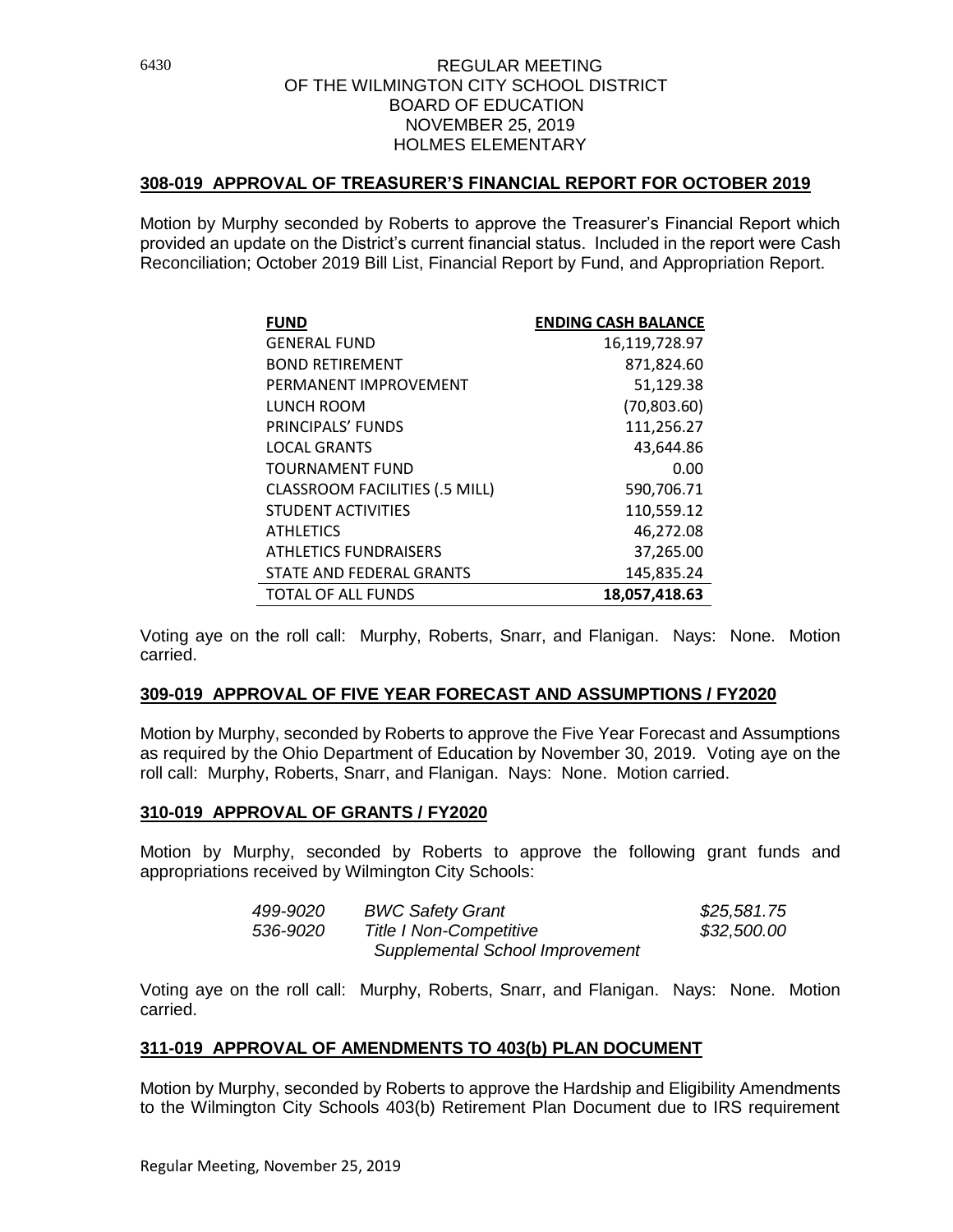changes. Voting aye on the roll call: Murphy, Roberts, Snarr, and Flanigan. Nays: None. Motion carried.

# **312-019 APPROVAL OF OVERNIGHT FIELD TRIPS / PROJECT TRUST**

Motion by Roberts, seconded by Snarr to approve two (2) overnight field trips for Wilmington Middle School students to attend Project TRUST at Camp Kern in Oregonia, OH. The first camp is December 12, 2019 through December 14, 2019. The second camp is March 12, 2020 through March 14, 2020. For both trips, students will depart from the school at 5:30 PM on the first day and return at 1:30 PM on the final day. Voting aye on the roll call: Murphy, Roberts, Snarr, and Flanigan. Nays: None. Motion carried.

# **313-019 APPROVAL OF NEW BOARD POLICIES, 2nd READING / 1615, 7440.03, 8403**

Motion by Murphy, seconded by Snarr to adopt three (3) new Board Policies. This is the second reading:

*Policy 1615 – Use of Tobacco by Administrators* includes language that is compatible with the Ohio Department of Health's Tobacco Use Prevention and Cessation Program Initiative.

*Policy 7440.03 – Small Unmanned Aircraft Systems* is compliant with current Ohio High School Athletic Association (OHSAA) bylaws.

*Policy 8403 – School Resource Officer* sets the parameters for hiring, or contracting services for, a School Resource Officer.

Voting aye on the roll call: Murphy, Roberts, Snarr, and Flanigan. Nays: None. Motion carried.

## **314-019 APPROVAL OF REVISIONS TO BOARD POLICIES, 2ND READING / 1310, 1340, 2431, 5113.02, 5200, 5230, 5350, 5460, 7300, 7434, 8462, 8500**

Motion by Murphy, seconded by Snarr to approve revisions to Board Policies 1310, 1340, 2431, 5113.02, 5200, 5230, 5350, 5460, 7300, 7434, 8462, and 8500. The revisions reflect the current state of law and should be adopted to maintain accurate policies. This is the second reading. Voting aye on the roll call: Murphy, Roberts, Snarr, and Flanigan. Nays: None. Motion carried.

## **315-019 APPROVAL OF REPLACEMENTS TO BOARD POLICIES,2 nd READING / 3215, 4215, 5512**

Motion by Murphy, seconded by Snarr to approve replacements for three (3) Board Policies: 3215, 4215, 5512. These policies are recommended for replacement to include language that is compatible with the Ohio Department of Health's (ODH) Tobacco Use Prevention and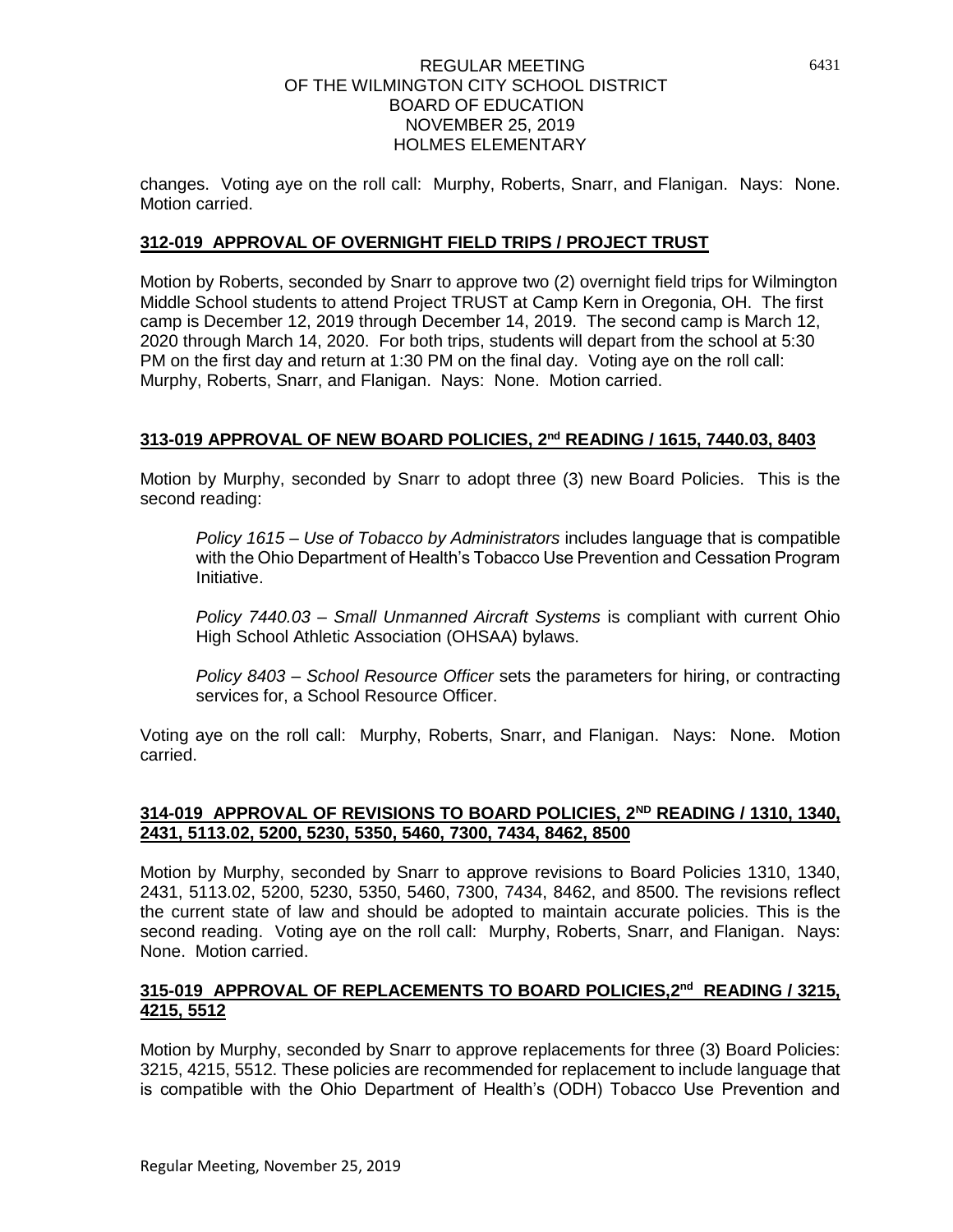Cessation Program initiative. This is the second reading. Voting aye on the roll call: Murphy, Roberts, Snarr, and Flanigan. Nays: None. Motion carried.

# **316-019 APPROVAL OF CONTRACT / AAA DRIVING SCHOOL**

Motion by Roberts, seconded by Murphy to approve a contract with AAA Driving School to use space at Wilmington High School to conduct AAA's driving school. The school is not responsible for the driving school, and AAA Driving School provides a Certificate of Liability Insurance to cover their program. The program offers Wilmington High School students a discount off the price of the course. Voting aye on the roll call: Murphy, Roberts, Snarr, and Flanigan. Nays: None. Motion carried.

# **317-019 APPROVAL TO AGREEMENT / CITY OF WILMINGTON**

Motion by Murphy, seconded by Roberts to approve an agreement with the City of Wilmington to provide a Resource Officer for Wilmington City Schools. The contract will be for the rest of the school year and ongoing for the cost of forty-seven thousand six hundred twenty-five dollars (\$47,625) per year. Voting aye on the roll call: Murphy, Roberts, Snarr, and Flanigan. Nays: None. Motion carried.

# **318-019 APPROVAL OF OVERNIGHT FIELD TRIP / WRESTLING TEAM**

Motion by Murphy, seconded by Roberts to approve an overnight trip for the Wrestling Team to attend a wrestling tournament at Edgewood High School in Trenton, OH. Students will depart on December 13, 2019 and return to Wilmington High School on December 14, 2019. Voting aye on the roll call: Murphy, Roberts, Snarr, and Flanigan. Nays: None. Motion carried.

# **319-019 APPROVAL OF INTERIM PRINCIPAL / WMS / 2019-20**

Motion by Roberts, seconded by Murphy to approve *Robert "Bob" Nocton* for the Interim Principal position at Wilmington Middle School starting November 25, 2019 with one day of training/orientation prior to start date. The daily rate will be three hundred dollars. Voting aye on the roll call: Murphy, Roberts, Snarr, and Flanigan. Nays: None. Motion carried.

# **320-019 APPROVAL OF SUPPLEMENTAL CONTRACT / 2019-20**

Motion by Murphy, seconded by Roberts to approve the following supplemental contract for the 2019-20 school year:

*Sharon Clifton Teacher Mentor (SLP) \$500.00*

Voting aye on the roll call: Murphy, Roberts, Snarr, and Flanigan. Nays: None. Motion carried.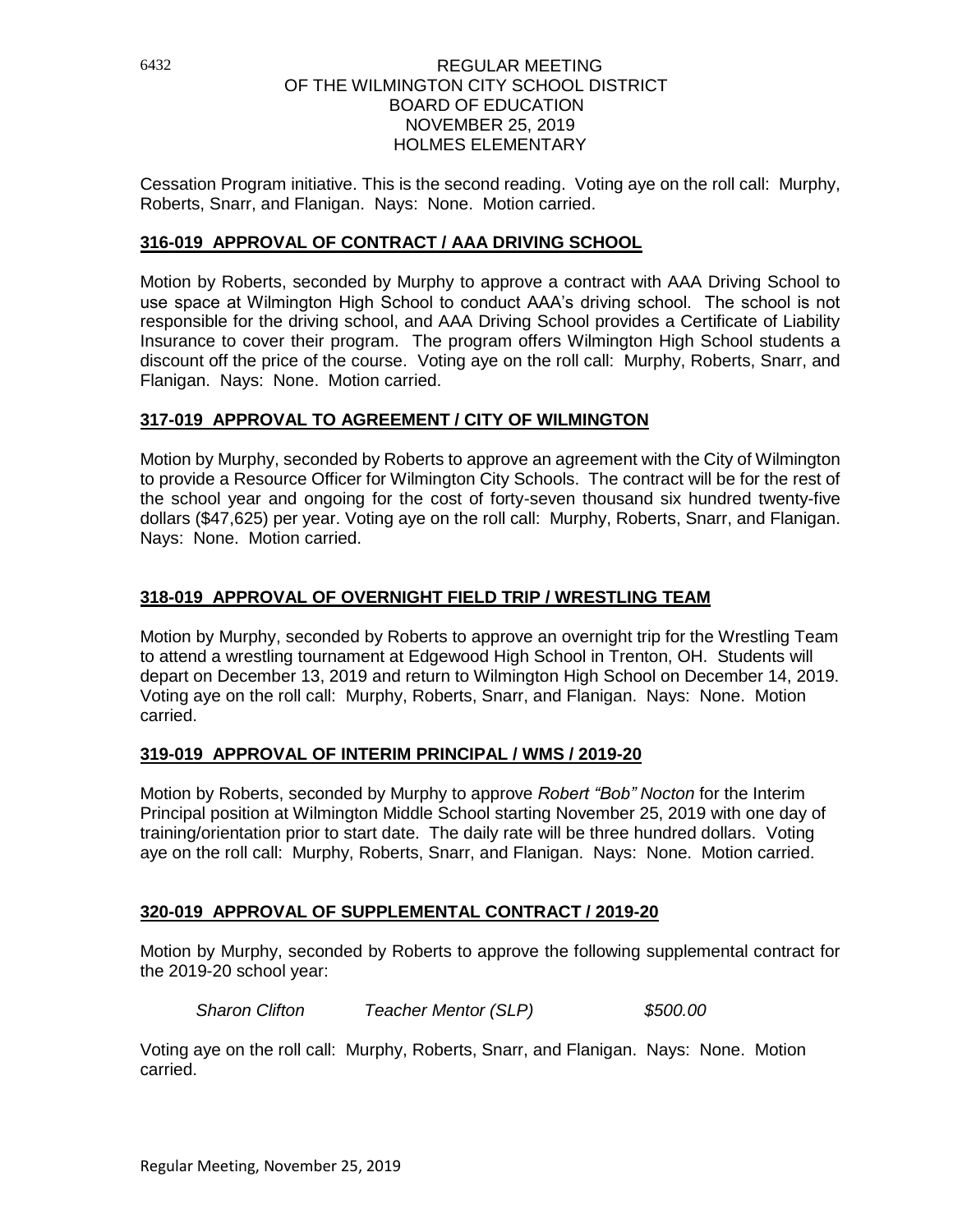## **321-019 APPROVAL OF EMPLOYMENT / SUBSTITUTE TEACHERS / 2019-20**

Motion by Murphy, seconded by Roberts to approve the employment of the following substitute teachers on an as needed basis for the 2019-20 school year. Salary will be at the board approved substitute rate.

> *Lori Drake Heidi Marie Denise Reed Erika French Scott Thacker*

Voting aye on the roll call: Murphy, Roberts, Snarr, and Flanigan. Nays: None. Motion carried.

### **322-019 APPROVAL OF EMPLOYMENT / GEHRINGER / 2019-20**

Motion by Murphy, seconded by Roberts to approve *Dave Gehringer* as Campus Supervisor effective January 7, 2020 for the 2019-20 school year pending completion of all requirements of employment. Compensation and benefits as per the OAPSE Negotiated Contract and Salary Schedule (Step 0). Additional compensation to be paid for two training days prior to start date. Voting aye on the roll call: Murphy, Roberts, Snarr, and Flanigan. Nays: None. Motion carried.

## **323-019 APPROVAL OF TRANSPORTATION ROUTE ADJUSTMENT / 2019-20**

Motion by Murphy, seconded by Roberts to approve the following route time adjustment effective October 14, 2019:

*Patricia Carrel Route 13 from 6 hrs. to 5.75 hrs. daily*

*\*Originally approved on October 28, 2019 as 5.5 hrs. daily in error.*

Voting aye on the roll call: Murphy, Roberts, Snarr, and Flanigan. Nays: None. Motion carried.

# **324-019 APPROVAL OF EMPLOYMENT / SUBSTITUTE COOKS / 2019-20**

Motion by Murphy, seconded by Roberts to approve the following as substitute cooks for the 2019-20 school year pending completion of all requirements of employment:

*Claudia Wilson Jenny Schiveley Tracey Porter*

Voting aye on the roll call: Murphy, Roberts, Snarr, and Flanigan. Nays: None. Motion carried.

## **325-019 APPROVAL OF EMPLOYMENT / NON-TEACHING SUPPLEMENTAL CONTRACTS / 2019-20**

Motion by Murphy, seconded by Roberts to approve the following non-teaching supplemental contracts for the 2019-20 school year pending completion of all requirements of employment: